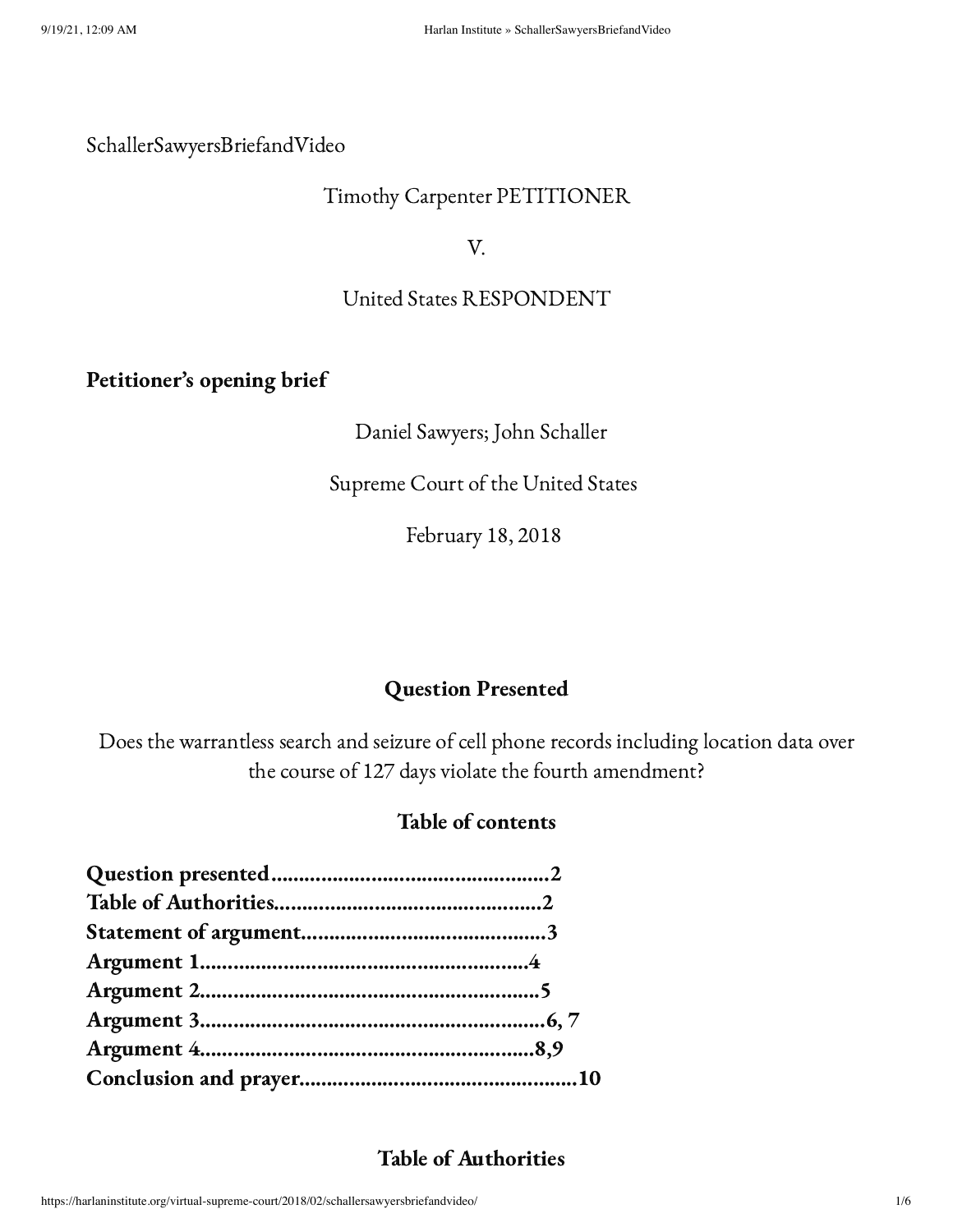| Carpenter v. United States of America3,                   |  |
|-----------------------------------------------------------|--|
|                                                           |  |
|                                                           |  |
|                                                           |  |
|                                                           |  |
| New York Ratification Convention Debates and Proceedings5 |  |

#### Statement of Argument

The 4th amendment of the Constitution states that the right of the people to be secure in their persons, houses, papers, and effects, against unreasonable searches and seizures, shall not be violated, and no Warrants shall issue, but upon probable cause, supported by Oath or affirmation, and particularly describing the place to be searched, and the persons or things to be seized. In the case of Carpenter v. United States of America, this amendment is clearly violated when the cell site location information was taken from the phone records of Carpenter. Using this information constitutes a search and therefore a warrant is required for this action. Because no formal warrant was issued, this action is a violation of Carpenter's rights. In Boyd v. United States, the court held that a person should be protected in their private financial documents. The third-party doctrine should not be applied to the cell-site location information. In Miller v. United States, the court ruled that a person does not have a reasonable expectation of privacy in their bank records overturned to a third party. This information in this case, however, is unlike a bank record or a business transaction record due to the fact that it is relatively accurate 24/7 location data. Carpenter also had his constitutional rights infringed when he was tracked using cell-site location information for 127 days. In Jones v. United States, the court held that the use of GPS device without a warrant is unconstitutional. This ruling shows that the monitoring of a person for this period of time is unconstitutional. We believe that our entire government needs to rethink the fourth amendment and its applications in our continuously growing technologically dependent society.

#### Argument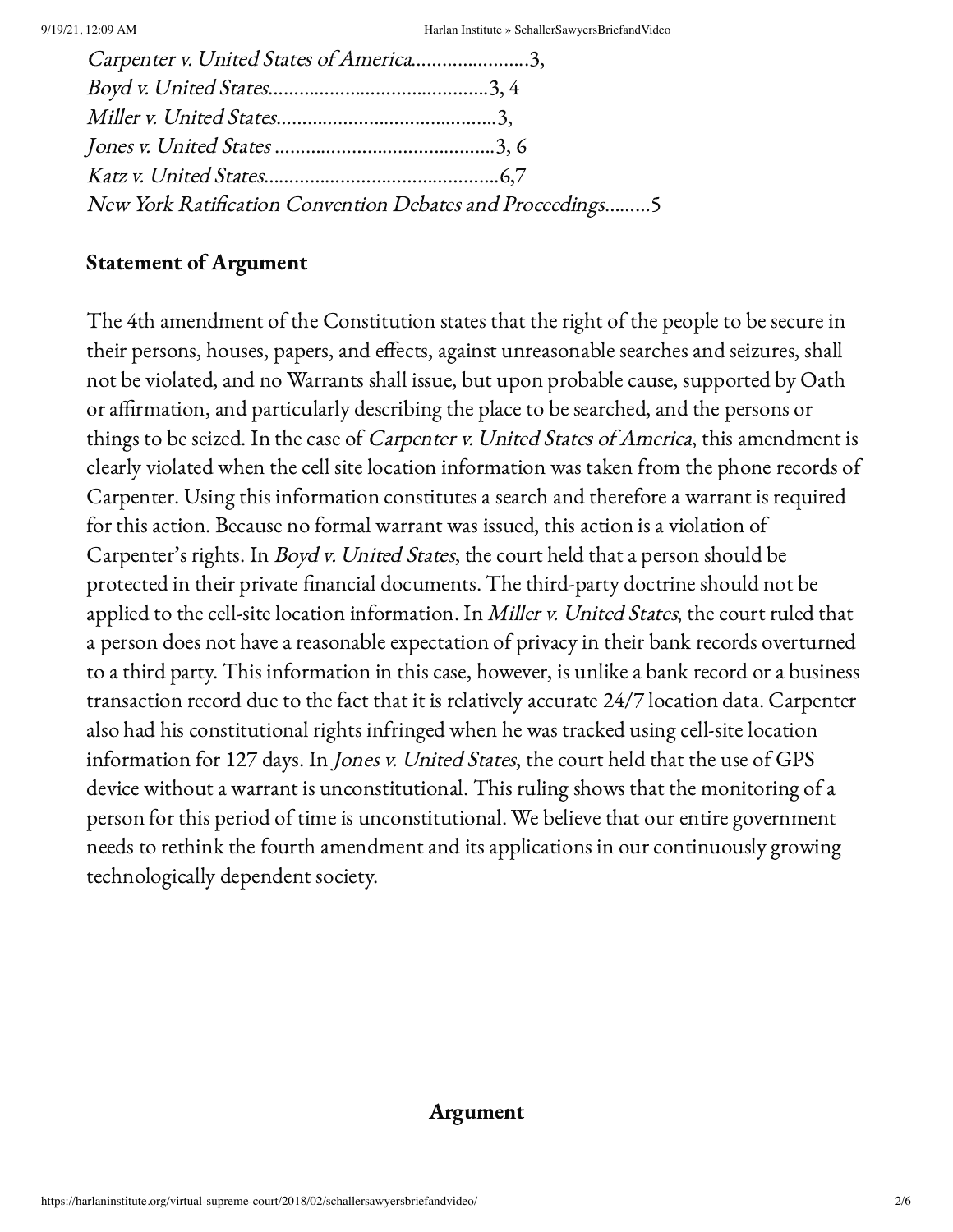# The use of Cell Site Location Information is a search and therefore violates Carpenter's 4th amendment rights.

A. The use of Cell Site Location Information was a violation of Carpenter's 4th amendment rights because they didn't receive a formal warrant to search the device. In Boyd v. US the court states "There need not be a physical invasion of one's home to constitute a violation of the Fourth Amendment protection against unreasonable search or seizure. The Fourth Amendment of the Constitution protects against the invasion into a person's private matters." The Cell Site Location Information taken from Carpenter is a private paper and therefore should be protected because of this case. There was also no probable cause for the obtaining of this Cell Site Location Information. Is there was any probable cause there could have easily been a warrant issued to obtain this information. However, because no warrant was issued at any time, Carpenter's rights were infringed upon when his location was revealed through the Cell Site Location Information was obtained and used to incriminate Carpenter. We believe that our entire government needs to rethink the fourth amendment and its applications in our continuously growing technologically dependent society.

B. The Cell Site Location Information was obtained by unjust means of The Stored Communications act. In order for certain information to fall under the Stored Communications Act, the court must have "specific and articulable facts showing that there are reasonable grounds to believe that the contents of a wire or electronic communication" can be used in the investigation. The data used against Carpenter was specific location data of where Carpenter was at the time. In the Stored Communications Act, there is not specified if Cell Site Location may be obtained. Instead it states that, "records and information sought" may be obtained for evidence. This general wording makes it very easy for someone's rights to be violated by this act. This act gives much more power to law enforcement than is needed. It leaves a gargantuan amount of information that a person would want to remain private vulnerable to searches and seizures. By allowing this information to be used in the court, the door has now been open for an infinite amount of supposedly private information to be used against people and to be able to be searched and seized without any warrants. Validating the investigators actions in obtaining this data through warrantless means by using this act as a substitute for a warrant is a clear violation of Carpenters fourth amendment and his reasonable expectation of privacy.

# The Third Party Doctrine cannot be applied to the Cell Site Location Information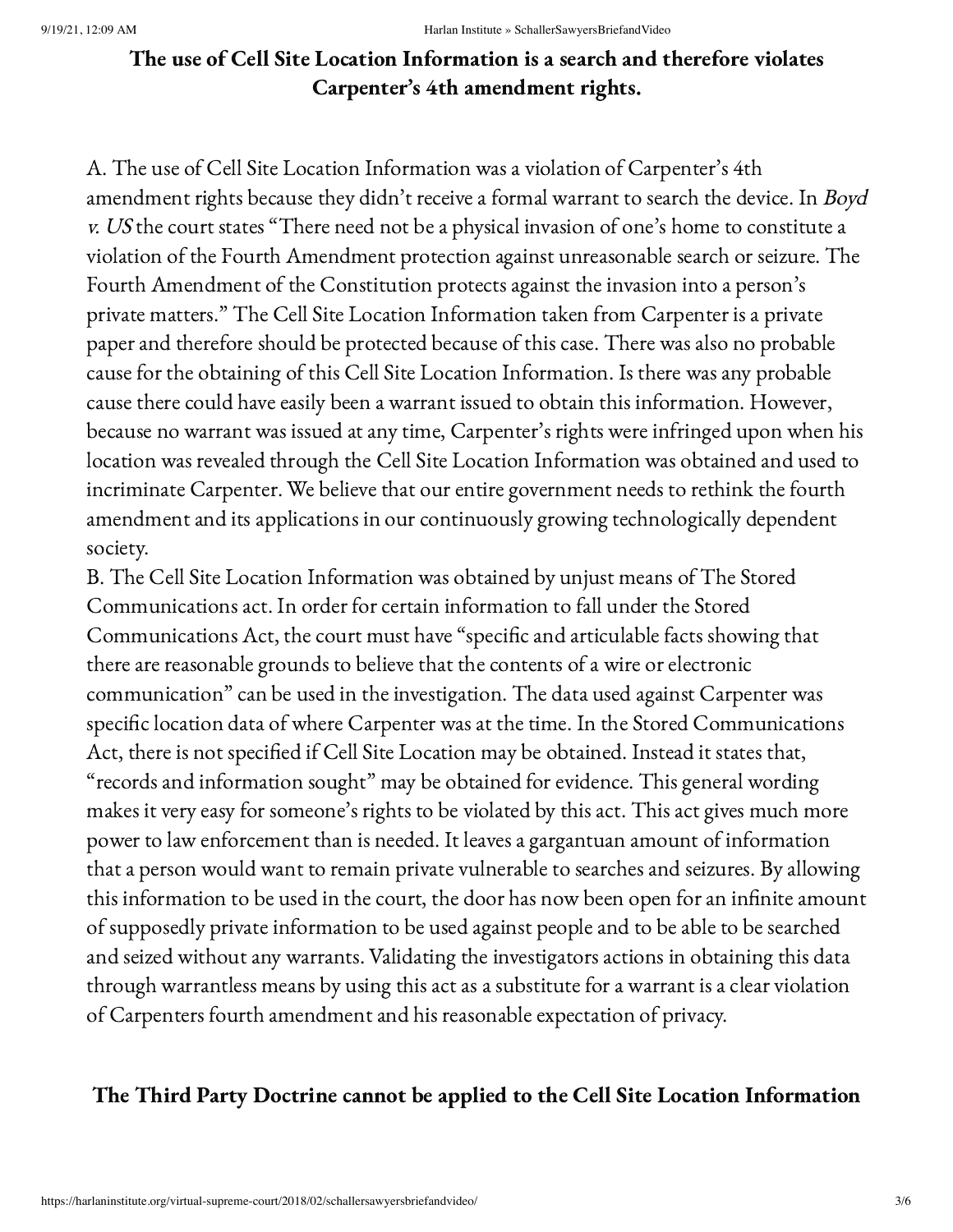A. Established in 1976, the Third Party Doctrine states that any information voluntarily handed over to third parties such as banks, phone companies, internet service providers, and email servers do not have a reasonable expectation of privacy in this information given up. Although this doctrine can be applied practically to certain cases, it cannot to this specific case and to Cell Site Location Information. In this age when technology is advancing at a far quicker speed than we could ever imagine, a doctrine that was established even before the first smartphone was invented cannot be used in any practical sense to the Cell Site Location Information that was obtained through a phone company.

B. The New York Ratification Convention Debates and Proceedings states that, "Every free man has a right to be secure from all unreasonable searches and seizures of his person, his papers, and his property." Cell Site Location Information is considered property and therefore is protected because of Carpenters rights as a free man. Just because Carpenters information was transmitted to a third party cell phone company, doesn't mean that he has no privacy interest in the said data. Carpenter would have a reasonable expectation of privacy in his property and therefore the Third Party Doctrine is invalid in this case. C. Another discrepancy with the application of the third party in this case is that before the widespread use of cellphones, people could have the choice to filter the information they choose to hand over to a third party, but in Carpenters case, this function was automatic, and therefore, not voluntary. In order for the third party doctrine to apply, the information given had to be voluntarily handed over by a willing and knowing person, since carpenter did none of this, it is clearly evident that the third party doctrine holds no relevance in this case.

# Carpenter had his rights infringed upon when his records were obtained with information of his location for 127 days.

A. In the case of United States v. Jones, the court ruled that the placement of a tracking device to detect their location without a warrant over a one month period is unconstitutional. This case clearly mirrors that ruling. The Cell Site Location Information used to incriminate Carpenter was information taken from 127 days of tracking his location. Carpenter has a reasonable expectation of privacy in his location of a long period of time. The time period of 127 days is clearly long enough for someone to have this reasonable expectation of privacy in their location. Because a reasonable expectation of privacy is established when Carpenter was tracked for 127 days, a warrant would be needed to search and seize the Cell Site Location Information that was used in this case. When the location of carpenter was revealed his privacy almost was completely taken away. This is a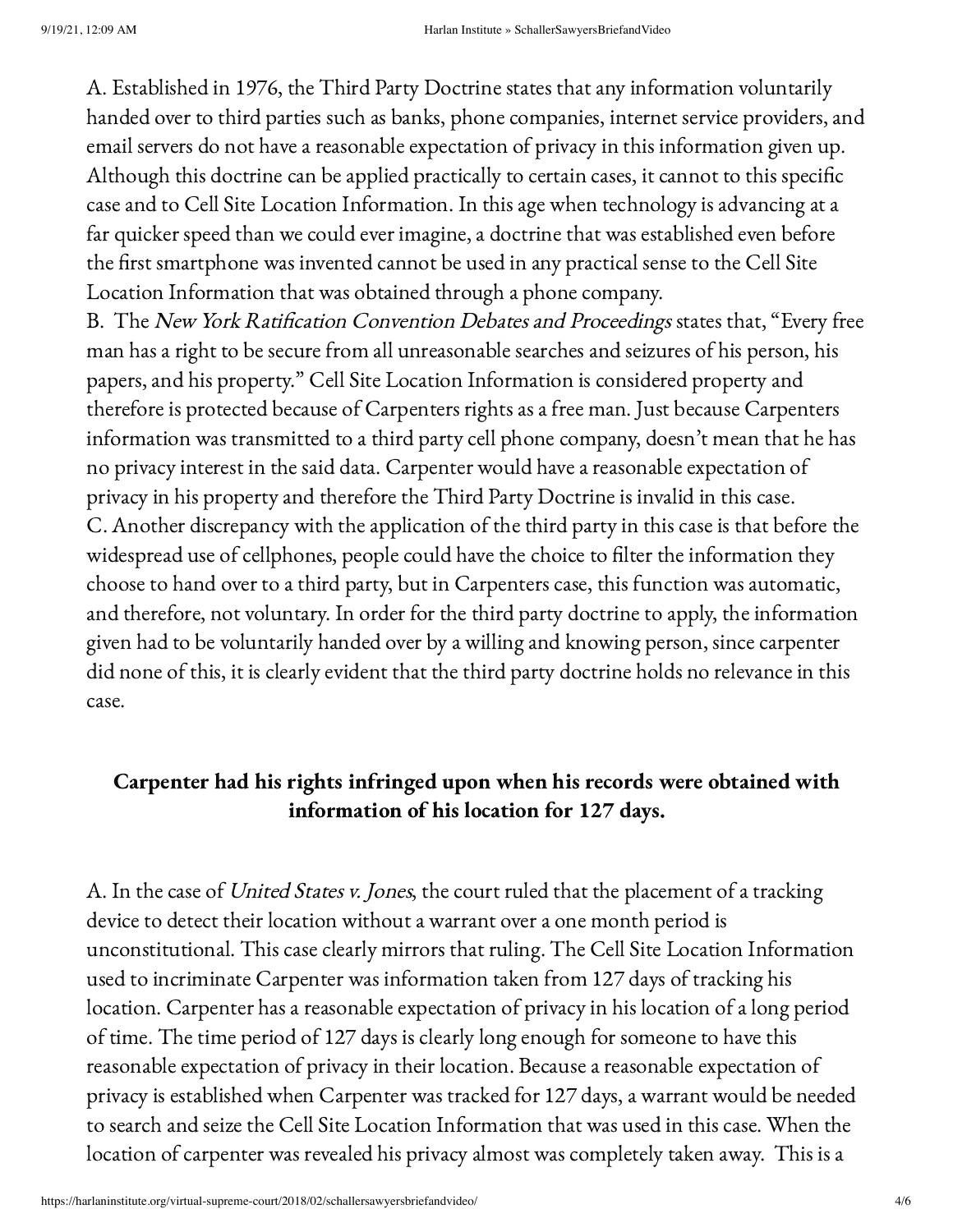#### 9/19/21, 12:09 AM Harlan Institute » SchallerSawyersBriefandVideo

clear violation of his right to privacy in his records that he has a reasonable expectation of privacy in.

B. Using the privacy test established by Katz v. United States, it is again evident how egregiously the rights of Carpenter were violated. The Katz privacy test is used to determine if a person has a reasonable expectation of privacy. The two parts of this test are, "Does the individual have a subjective expectation of privacy?" and "Is society prepared to recognize that this expectation is objectively reasonable?" If the test is passed, then the person has a reasonable expectation of privacy. In this case, the use of Cell Site Location Information should be put through this test. The Cell Site Location used passes the first prong of the test. A normal person would be expecting to keep his location private and not have it used in a case against him. This expectation is subjective because a person would enjoy not having their location exposed at all times. The Cell Site Location Information also passes the second prong of the test. With the advancement of technology being faster than the laws that protect people's information, the public would be able to see this information as having an objectionable expectation of privacy. By passing the two pronged Katz test it is evident Carpenter has a reasonable expectation of privacy in the Cell Site Location Information used in this case.

# The data transmitted to Metro pcs and Tmobile is still Timothy Carpenters property

A. Since the data that was used to prosecute Carpenter came from Carpenters phone and the components of the data itself come from the result of his actions, such as when he moves to another location, the raw data which they used as evidence is his intellectual property. This would result in the protection of the data due to the fact that the prosecution had no warrant pursuant to Carpenter and his cellular data.

B. Carpenter paid for the cellular service and therefore he paid for designated radio frequency that depended on his cardinal direction in relation to the tower and so the compounded cardinal directions that gave the prosecution his approximate location, is his personal asset. In order to use this information as evidence, the prosecution would've had to file for a search warrant in order to prosecute him with it. In other words, Carpenter owned the service and data that he was getting and receiving, the contents of this data is effectively irrelevant in proving that he had no reasonable expectation of privacy because it was his property, which is protected under the fourth amendment.

# Digital privacy needs to be protected by the fourth amendment